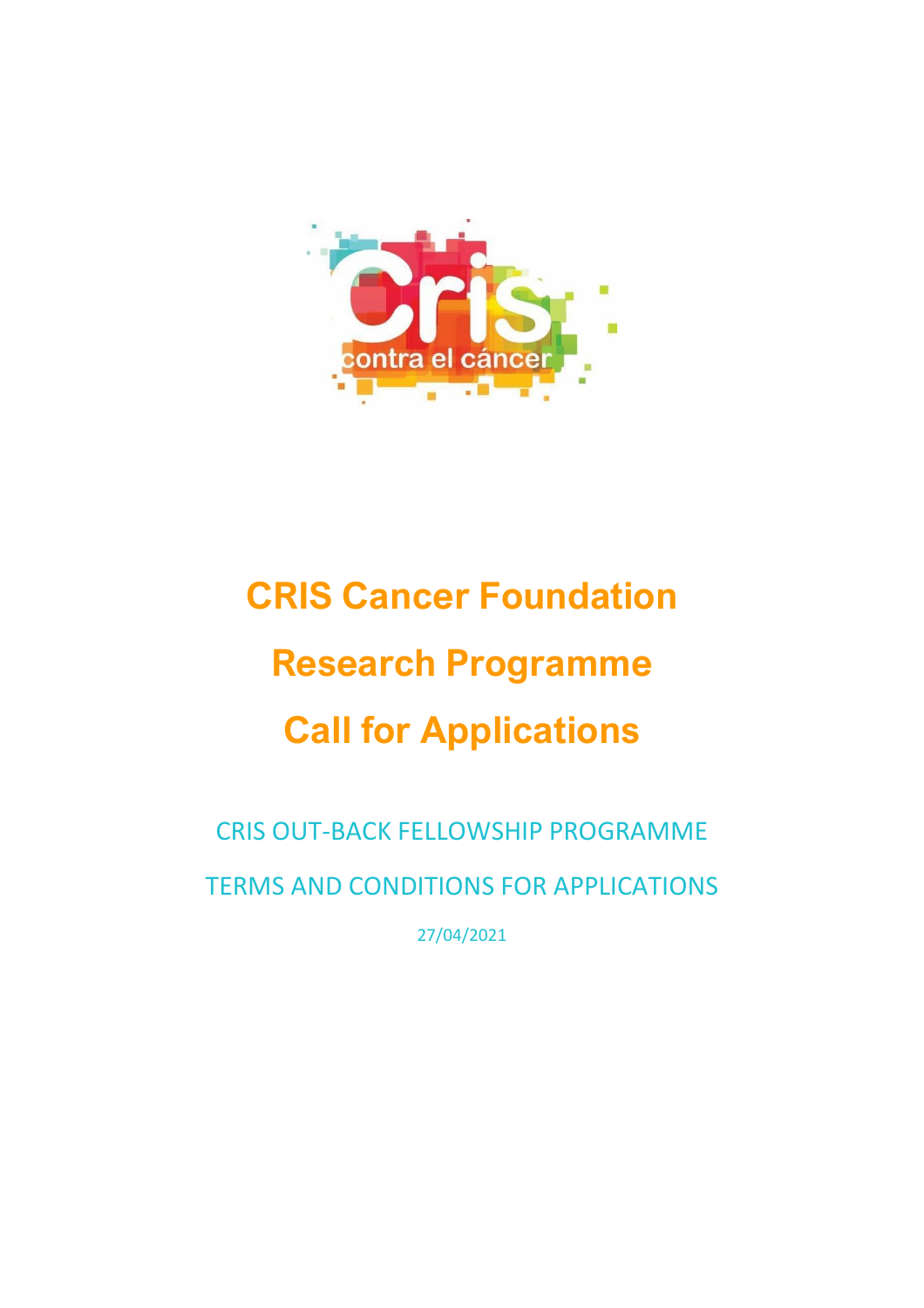

# **CRIS Out-Back Fellowship Programme Call for Applications**

#### **Introduction**

The CRIS Cancer Foundation is keenly aware of the difficulty faced by clinicians and scientists who want to train themselves in the best international cancer research centers but keeping focus and interest in developing their research in Spain.

To help address this, the CRIS Cancer Foundation is holding a call for applications to the **CRIS Out-Back Fellowship Programme**, which exists to train scientists and medical doctors outstanding of any nationality who wish to train themselves in any foreign country and return to Spain, in order to develop their cancer research career in Spanish research centers, hospitals or universities and become the future leaders of cancer research.

The aim of the **CRIS Out-Back Fellowship Programme** is to provide competitive economic conditions and incentives for these doctors to develop their training abroad and establish their career in Spain. CRIS believes that the training of researchers should go farther than the purely practical and scientific. For this reason, the awardees will be involved in a **training plan** that will provide them with **mentoring** and essential skills and insights to become future leaders of cancer research.

# **Call for Applications**

Every year, the CRIS Cancer Foundation awards **two research grants** covering a **four-year stage** programme for contracting scientists and clinical investigators to develop their training and research activity for three years abroad (Outgoing Phase) at any hospital, research center or university, and a fourth year at any research institution in Spain (Return Phase). The CRIS Out-Back Fellowship Programme includes the **option for a secondment to another institution anywhere in the world (that must be different from the return institution)**, but it is also open to short visits (not longer than 4 weeks) during the two stages to other institutions.

The programme invites applications from all **scientists** who have completed a **PhD** or those that can demonstrate **at least 4 years of experience** in cancer research prior to the year of the call for applications.

Candidates **must not have resided** or carried out their main activity (work, studies, etc.) **in the country of the host institution of the Outgoing Phase for more than 12 months in the 3 years** immediately before the programme's call deadline.

Once the application has been submitted, the choice of host institutions will be binding. Candidates must present a **letter of interest from the host institutions of the Outgoing and Return Phases** together with the application.

The programme will effectively begin when the management of the hospital, research center or university and the candidate sign the contract.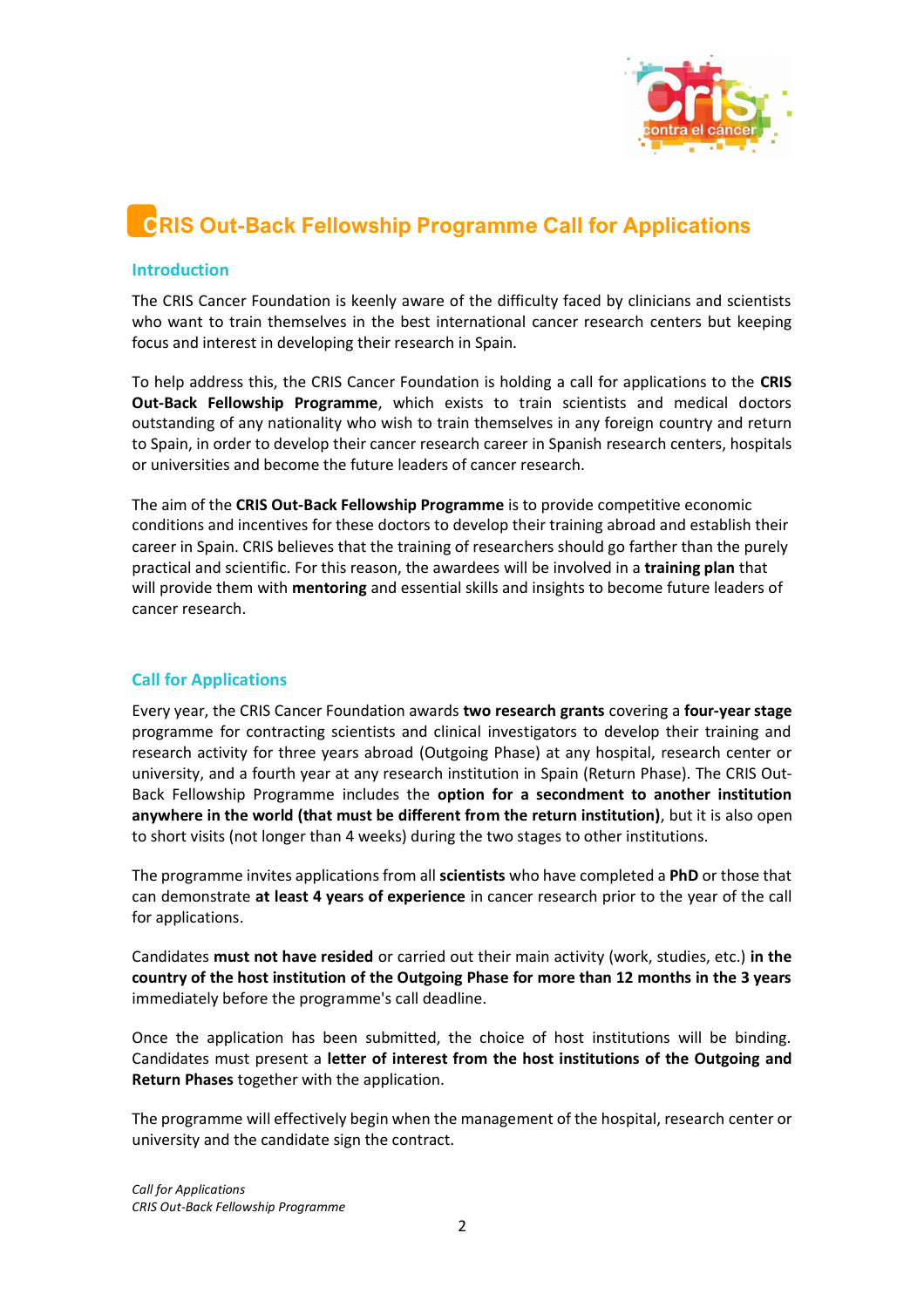

The programme runs for three years in its first phase, **international training phase (outgoing phase)**, and one more year during the **return phase**, at any Spanish institution. Additional to research training at the host institutions, CRIS Out-Back Programme includes training sessions and webinars that will run quarterly during the development of the programme, and mentoring sessions that will run annually.

Each fellow will have **three supervisors**: two primary supervisors, one at each host institution (outgoing / return phase), and an external co-supervisor (assigned by CRIS Foundation). Additionally, in case of secondment, they will also have a secondment supervisor.

#### **Programme resources**

The maximum grant awarded will be  $E$ 280,000, which will be spread over four annual instalments of up to €70,000 a year.

The four maximum annual instalments of €70,000 will include:

- a. Salary: Gross €55,000 to cover labor costs of each beneficiary incurred by the hospital, research center or university that employs or will employ said individual. This amount includes local taxes contributions and any other amounts payable by the institution, as well as the gross remuneration of the beneficiary.
- b. Allowance: Annual maximum of €3,700 and it includes:
	- $□$  Family allowance of €2,000 annually for beneficiaries with dependent children. Family support will be determined on the date the researcher joins the center and it will be reviewed annually at the time of programme renewal. In case of no applicability of family allowance, these funds could be added to the research costs.
	- $\Box$  Travel allowance of  $\epsilon$ 1,200 annually for travel costs and associated expenses related to Programme training/mentoring sessions or meetings.
	- $\Box$  Mobility allowance of  $\epsilon$ 1,250 for installation in the destination city for Outgoing and Return Phases.
- c. Costs associated with the research project up to the  $\epsilon$ 70,000 maximum annual grant, including:
	- $\Box$  Expenses related to the research project such as the acquisition of scientific consumables.
	- $\Box$  Registration for scientific conferences and congresses, travel and expenses.
- d. Out-Back Programme Training Plan. it includes training sessions or activities outside of the Programme Training plan, for a maximum of €1,500 annually.

This subsidy will be managed by the institution on behalf of the beneficiary and must be justified independently. The CRIS Cancer Foundation will sign an agreement with the return host institution (which will sign a contract with the outgoing host institution). Host institutions will receive the programme allowance and will manage the distribution of the different budget items. The budget distribution will have to be duly justified annually to CRIS Cancer Foundation.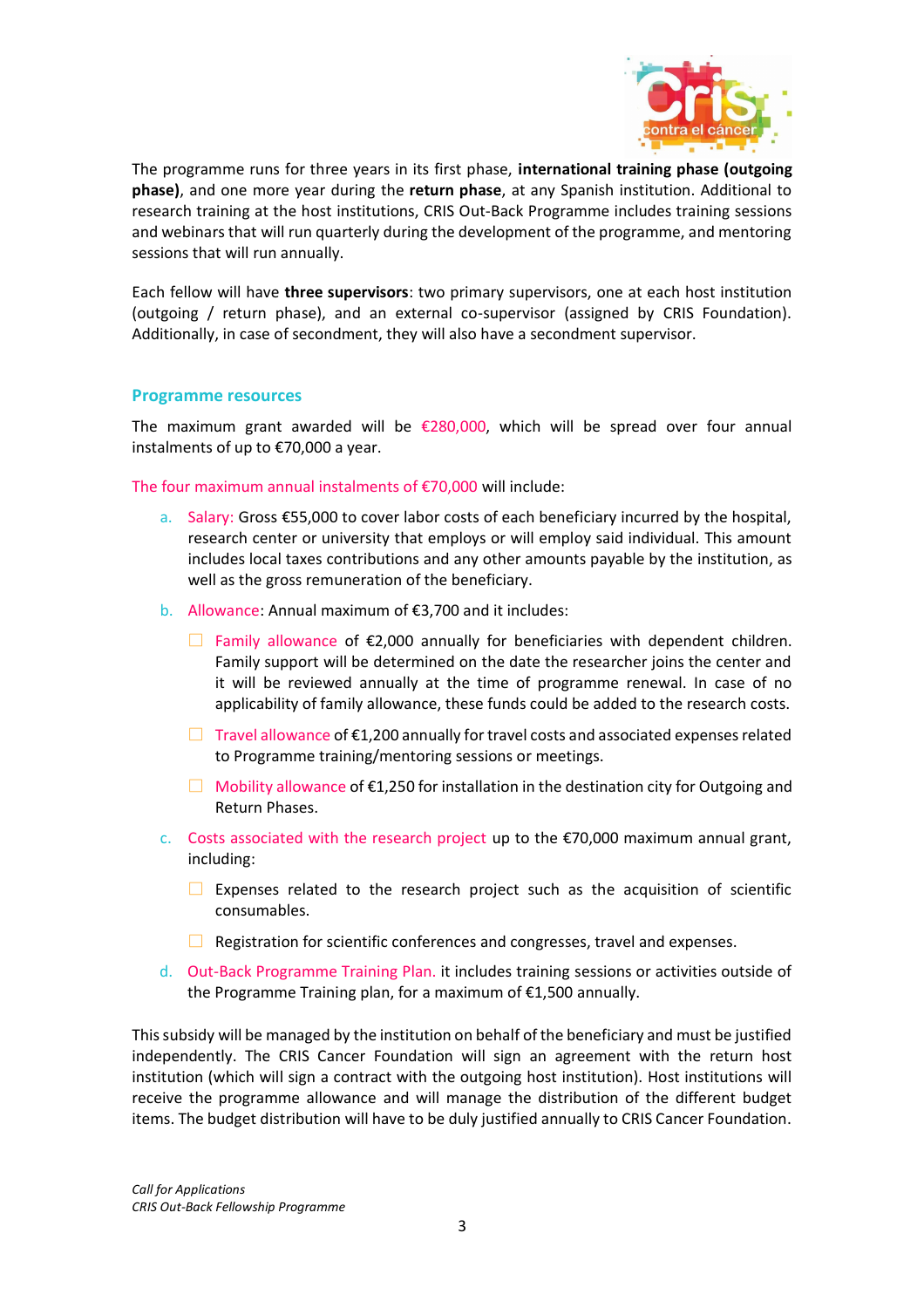

The contractual relationship between the applicant and the institution shall comply with the law as it stands at any given time.

The investigator is the named recipient of the finance and will be recruited by the host institution of the return phase of the programme.

# **Requirements for applicants**

#### **Background**

Applications will be accepted from cancer researchers who **have completed a Doctorate** in the last 5 years, or those that can demonstrate **at between 4 and 9 years of full-time equivalent experience** in cancer research prior to the year of the call for applications.

Fellows must **not have resided** or carried out their career **in the country of the outgoing phase host institution for more than 12 months in the 3 years** immediately before the programme's year of recruitment.

#### **Research Career**

The candidate must provide the information related to the **track record** and the **publications** of its field of research.

#### **Training and research plan**

Candidates must provide a **training plan** and a **synopsis** of the field of research that will be the focus of the main project of their stage. The project should demonstrate a high level of scientific and technical quality.

Candidates will have to fill in a **personalized career development plan self-assessment** that includes future career perspectives, training and skills that they want to acquire and possible secondments that they want to undergo.

Fellows must attend the quarterly session and the annual mentoring session of the Out-Back Fellowship programme and will be encouraged to attend training sessions at their host institutions, partners conferences and networking events, short secondments in other institutions and any other training in transferable skills.

#### **Primary Supervisors**

The candidate must propose a primary supervisor for the training and research project at both host institutions (for each **outgoing/Return phase**) and provide information about his/her background along.

#### **Nationality**

**CRIS Out-Back Fellowship Programme** is open to researchers of all nationalities.

*Call for Applications CRIS Out-Back Fellowship Programme*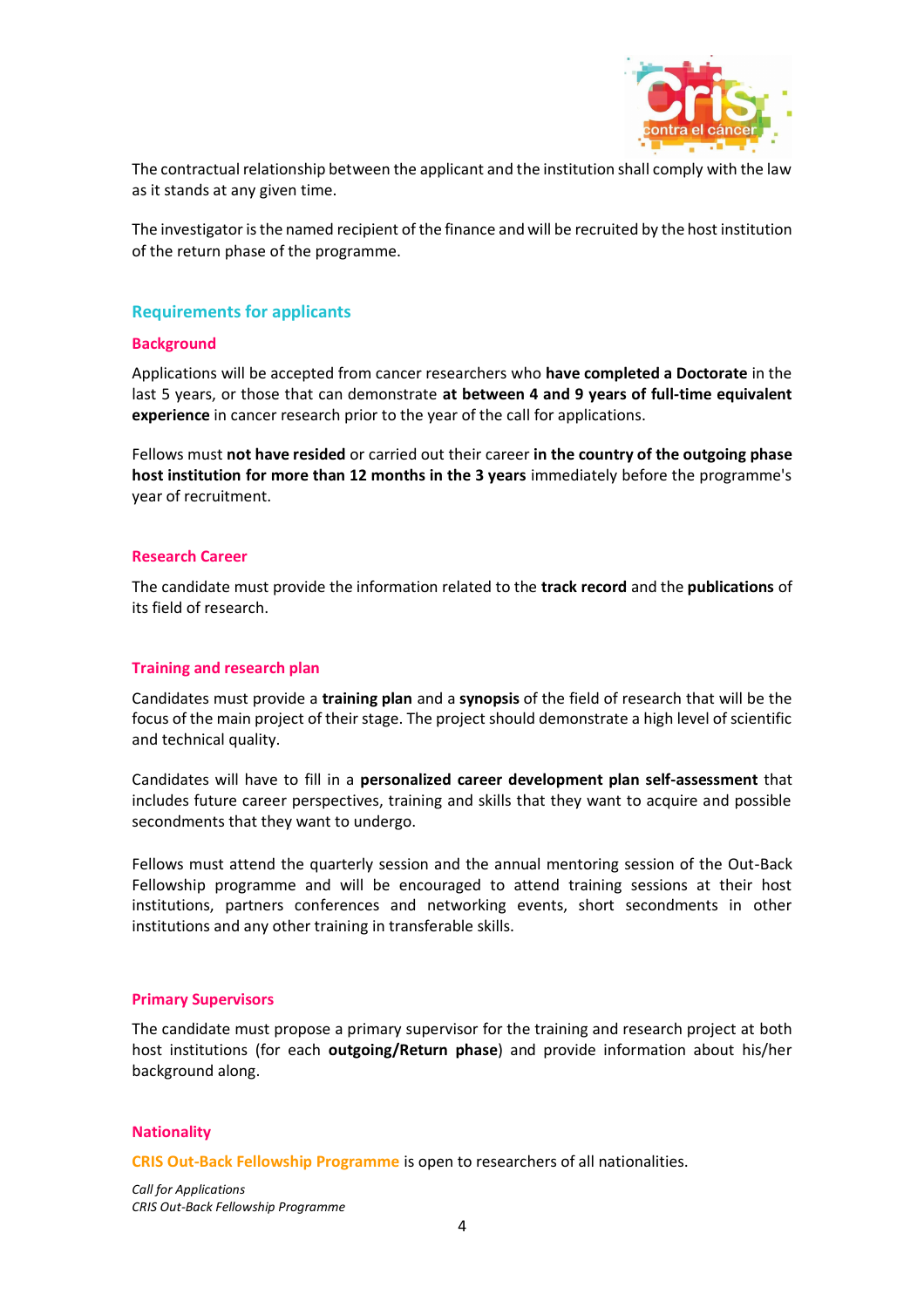

#### **Restrictions**

The following restrictions apply to the submission of applications:

- $\rightarrow$  Return Phase must be developed at a Spanish institution
- $\rightarrow$  Candidates can only be the beneficiary of one CRIS Out-Back Fellowship Programme.
- $\rightarrow$  Members of the Peer-Review or Interview Panels will not be able to apply for this programme.
- $\rightarrow$  Fellows must not have resided or carried out their work or activity in the country of the outgoing phase host institution for more than 12 months in the 3 years immediately before the programme's year of recruitment.

#### **Dissemination of results**

All publications resulting from projects funded by this programme must be published as open access.

#### **Documentation required for the application**

Candidates or their institutions should visit the **CRIS Out-Back Fellowship Programme** webpage (https://criscancer.org/es/outback/) or email [outbackhelpdesk@criscancer.org](mailto:outbackhelpdesk@criscancer.org) in case they have any questions about the call for applications. All applications must be completed online.

Candidates must submit the application and required documentation through the **Programme Call Platform** available at CRIS homepage (https://criscancer.org/es/outback/). All applicants must register at the platform during the application submission period of the 2021 programme. Candidates will receive a confirmation email allowing them to verify their email and access to their application. There is a **guideline** for completion at the platform and assistance to candidates through the platform or helpdesk.

All candidates must provide two sets of documents, using the proposed templates when provided, which must be fully completed in English.

- Part A: Administrative form: Personal and contact data of the fellow, hosting institutions data, primary supervisors` data and project information.
- **Part B: Documentation:** CV of candidates and supervisors, supervisors´ and institutions´ letters of acceptance. Academic certificates, doctorate certificate, letters of recommendation, cover letter, ethical assessment,...

#### **Part A: Administrative form**

Access to this form may be via the **Programme Call Platform,** available at CRIS homepage (https://criscancer.org/es/outback/). Candidates will not be able to fill in the rest of the parts of the documentation without first completing this form.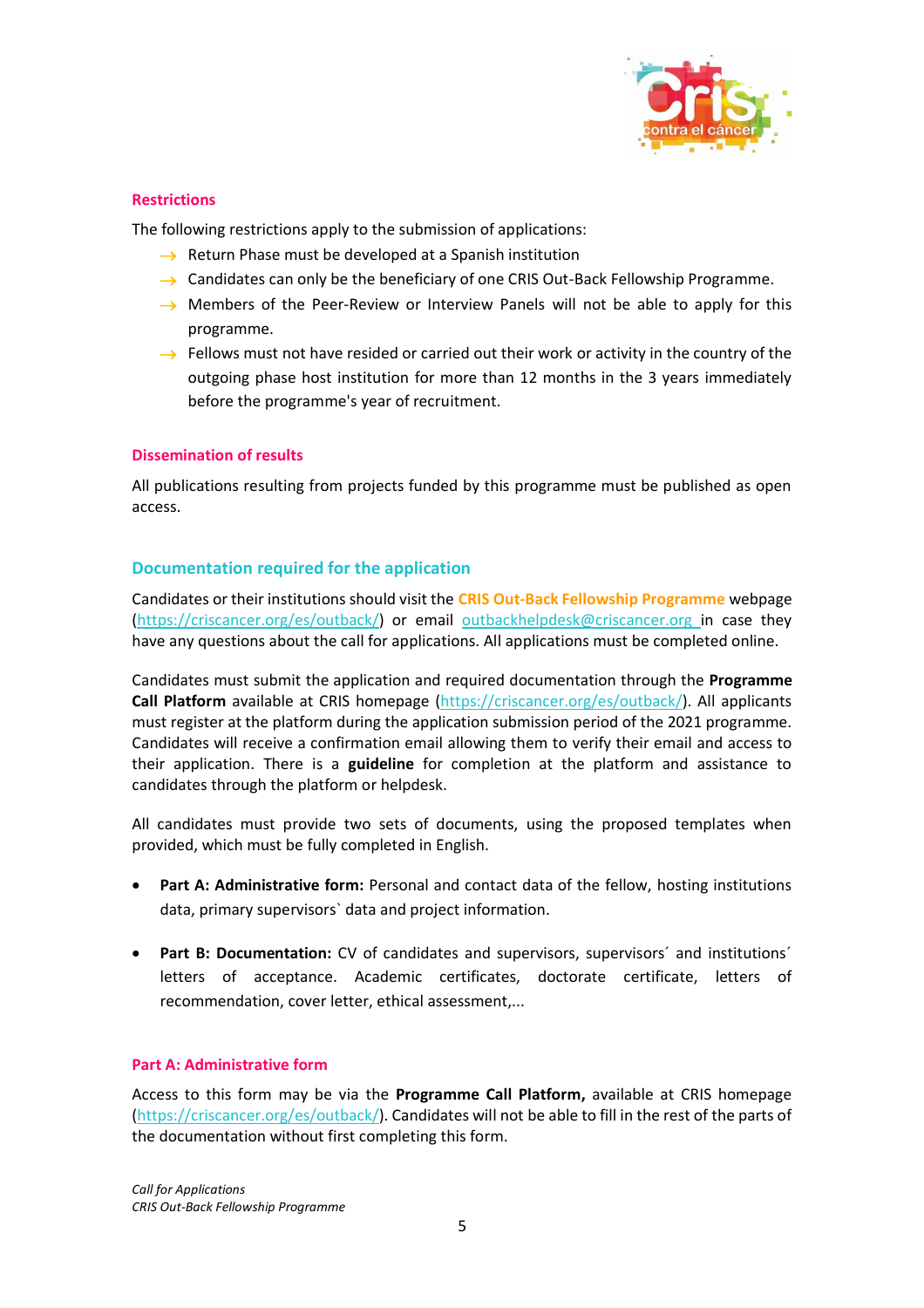

This form includes the following elements:

- a. General information about the **candidate**: First and last name, ID number, year of birth, academic background (doctorate or research experience), the position and institution where the candidate spent the last 12 months and contact details.
- b. Details of the primary **supervisor** at each institution (Outgoing/Return): First and last name, institution and contact details.
- c. Details about the hosting **institution** at each phase (Outgoing/Return): Name and address.
- d. Complete name of the **research group** at each phase (Outgoing/Return)
- e. Details of the **project** or the techniques related to the training period of each phase: Title, acronym, abstract (no less than 200 and more than 4000 characters) and keywords of the research line.
- f. Commitment on **Ethics**

#### **Part B: Documentation**

The templates for several of the documents in this section are provided on the candidacy website and the platform. These **templates must be used**; any other format will not be accepted. **Each page will have a header** indicating the name of the **candidate and** an **acronym** for their candidacy.

- a. Curriculum vitae of the candidate, using a standardized format and an abbreviated template of standard forms for national public calls for applications (CVA). *2 pages maximum*. *Candidates shall use the template provided at the FECYT homepage: https://cvn.fecyt.es/editor/#HOME*.
- b. Compliance with the mobility rule. Candidates must not have resided or carried out their main activity (work, studies, etc.) in the country of the host organization of the Outgoing Phase for more than 12 months in the 3 years immediately before the programme's call deadline.
- c. Doctoral certificate or an official equivalent document stating the date on which the doctorate was awarded. In case of not having a doctorate, the candidate must provide evidence for at least 4 years, and no more than 9 years, of full-time cancer research experience (employment contracts, a commitment letter signed by the supervisor and the institution, …).
- d. English Skills certificate. B2 proficiency in TOEFL or any other proven English test
- e. Curriculum vitae of the supervisor of each phase (Outgoing/Return). The CV of the supervisor of the return phase must use a standardized format and an abbreviated template of standard forms for national public calls for applications (CVA). *2 pages maximum*. *The provided template shall be used*.
- f. Letter of acceptance from the supervisor of each phase (Outgoing/Return) with a commitment to support the training and development of the candidate's research activity in the project area and at the proposed institution. *Candidates shall use the provided template*.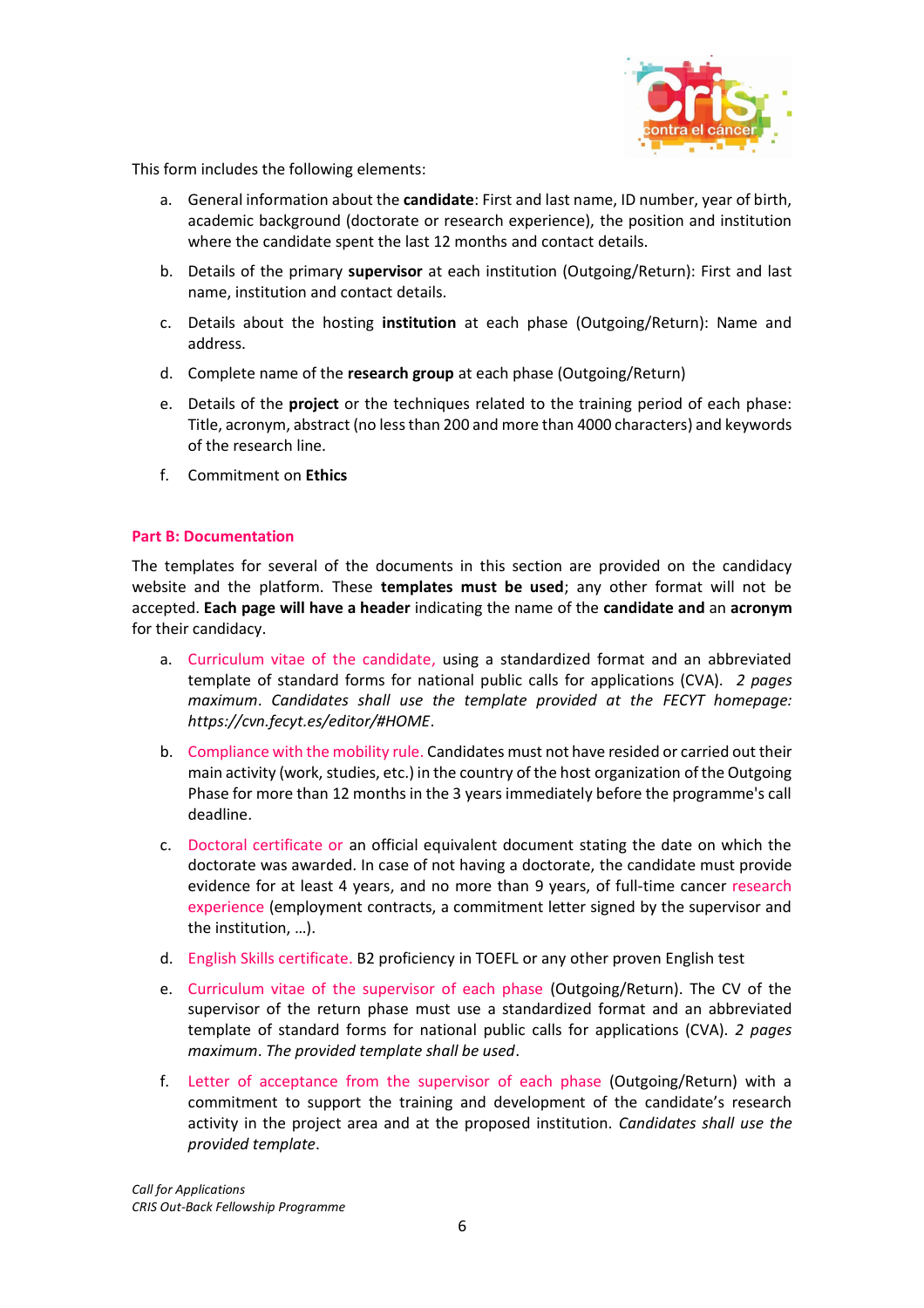

- g. Letter of acceptance from the hosting institution of each phase (Outgoing/Return) signed by the managing director or scientific director of the center guaranteeing institutional admitting the researcher stage and guaranteeing training at the research line defined in the project. *Candidates shall use the provided template*. This document is indispensable for a candidacy to be validated.
- h. Ethical self-assessment report. *Candidates shall use the provided template*.
- i. Ethical compliance document. *Candidates shall use the provided template*.
- j. Personalized Career Development Plan self-assessment form that includes future career perspectives, training and skills that they want to acquire and possible secondments that they want to undergo. *Candidates shall use the provided template*.
- k. Track record. Report detailing research experience related to the project, indicating the main research line developed by the candidate, previous publications in the field of the project and specifying the main achievements to date. *2 pages maximum. Candidates shall use the provided template*.
- l. Training and research plan. *10 pages maximum*. *Candidates shall use the provided template*. The details of this document are set out below.
	- a. Summary (half a page)
	- b. Keywords (at least 5 free keywords)
	- c. Project description, including objectives, methods and a schedule estimation
	- d. Description of the training objectives, including skills, planned attendance to courses, workshops and conferences and secondments.
	- e. Bibliography (not considered for the page count).

The requested documents must be submitted as scanned copies in PDF format and must not be bigger than 5mb. These documents may be provided in the language in which they were issued, but if they are in a language other than English or Spanish, they must be accompanied by a certified translation.

About the Training and Research Plan:

- $\Box$  The template provided must be used but must not exceed 10 pages. The format of the text should be as follows: DIN A4
- □ Calibri, Times New Roman, Arial or Helvetica.
- $\Box$  Font size 11 or 12.
- $\Box$  Single line spacing.
- $\Box$  Margins: 2cm at the sides, 1.5 below.

Documents uploaded to the application in PDF format must be clear and legible, and not bigger than 5mb. In addition, each page of the original document must correspond to a page of the PDF document.

In case the candidates or their institutions have any questions, they can visit the **CRIS Out-Back Fellowship Programme** webpage (https://criscancer.org/es/outback/) or email [outbackhelpdesk@criscancer.org.](mailto:outbackhelpdesk@criscancer.org)

*Call for Applications CRIS Out-Back Fellowship Programme*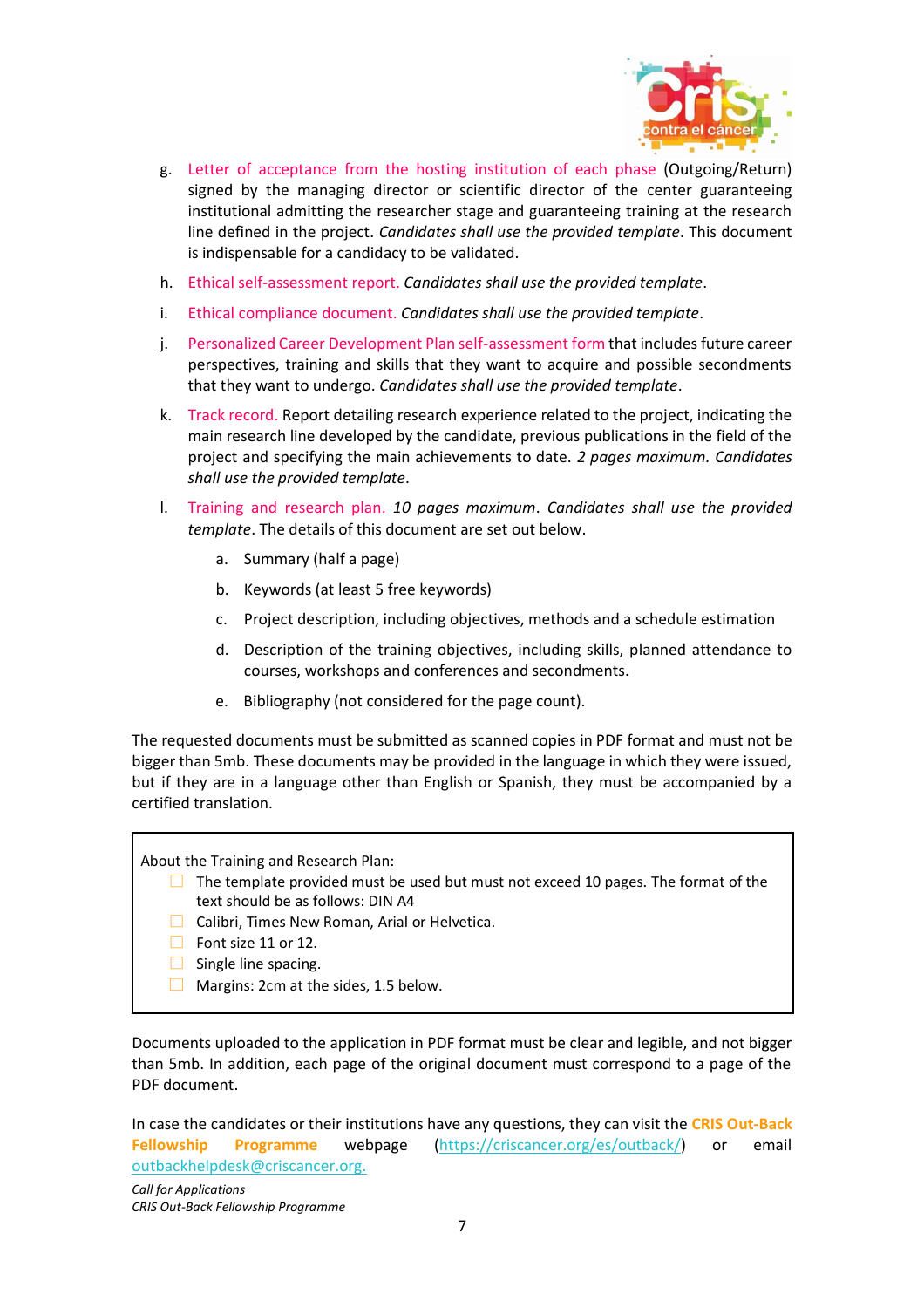

#### **Selection process**

The selection process is designed to identify outstanding candidates interested in being trained as cancer researchers, regardless of background, independent of origin, genus, nationality or any other aspect that could skew the selection. The goal is to ensure transparency, fairness and impartiality throughout the process.

Evaluation committees will choose the candidates that, according to their criteria, prove the highest achievements and capacities.

#### **1. Eligibility check**

All applications received will be reviewed by the Programme Manager and CRIS Out-Back Programme Operations Team and those that do not meet the eligibility criteria set out in the terms and conditions of the call for applications will be rejected. There will then be a corrective period of ten days during which any outstanding documentation will be requested, and any corrections or clarifications should be made.

All rejected applications will receive a notification detailing the reason for rejection.

#### **2. Technical evaluation**

Peer-review and Interview Panels will be in charge of the evaluation of candidates and will be composed of multidisciplinary scientists from national and international high impact disciplines.

Candidacies will be evaluated in accordance with the General Evaluation Criteria.

Each candidate will be scored by at least two separate evaluators of the Peer-Review Panel following the General Evaluation Criteria of the Programme between 0-100. The final score will be the average of the different evaluations.

The top-scoring 20% candidacies will go onto the ethics evaluation and interview evaluation phase.

The Ethics Board will evaluate the Ethic Self-assessment form provided by the candidates.

All candidates that will enter the interview evaluation will be contacted via email. The interviews will be conducted by an Interview Panel which includes top international researchers.

Prior to the interviews, the Interview Panel will meet to discuss the candidates put forward, discuss the most relevant aspects of their project, and prepare the questions to be asked during the interview phase of the candidates selected for the interview.

The criteria applied in this interview are set out in the General Evaluation Criteria.

Candidates who are offered an interview should take into account the following:

 $\rightarrow$  Interviews will last about 20 minutes.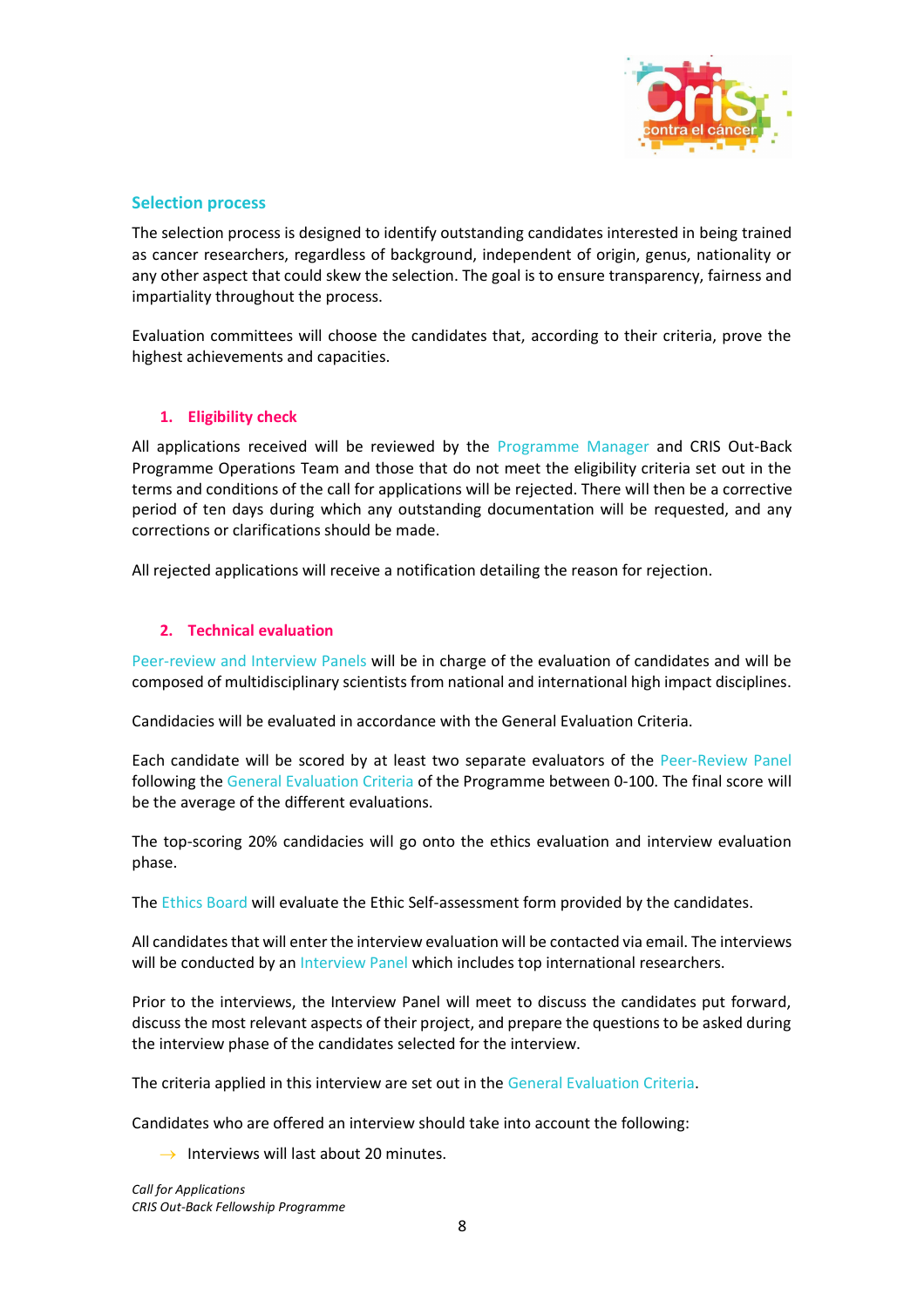

- $\rightarrow$  Candidates must summarize in five minutes their research career and the rationale for selecting the hosting institutions and research groups for their training.
- $\rightarrow$  They will be asked questions relating to their past and future career and to their project.
- $\rightarrow$  The candidate must respect the confidentiality and identity of the evaluators that participate in the interview session.

All candidates who make it into the last assessment round will be notified of the comments resulting from the final discussions of the Interview Panel.

The outcome of the interview together with the previous scoring of the written proposal will result in the **final score** (60% written proposal (Peer-Review Panel evaluation) and 40% interview (Interview Panel evaluation)) that will constitute the final scoring list.

There will then be a corrective period of ten days during which any claim will be requested, and any corrections or clarifications should be made.

#### **General evaluation criteria**

In general, two main questions will be taken into account to ensure the excellence of the candidates:

- The background of the candidate, potential impact of the stage in their career and training workflow.
- The selected research groups, supervisors and hosting institutions.

#### **Written Proposal Evaluation. Peer-review Panel.**

Below we summarize the main criteria of the *Peer-Review Guide* that is provided to the *Peer-Review Panel* including standard questions to evaluate the following items:

- $\rightarrow$  Excellence (Maximum 50 points)
	- a. Innovative and transformative nature of the project, including inter/multidisciplinary aspects and gender dimension of the research
	- b. Match of proposed training and transfer of knowledge activities with future career development
	- c. Capacity of the fellow to independently carry out the project
	- d. Match of all outgoing, return hosting institutions and supervisors with the project and fellow's profile

#### $\rightarrow$  Impact (Maximum 30 points)

- a. Impact of the project  $-$  research and training for the future career development of the fellow, both in and outside academia
- b. Quality of the project in terms of exploitation, dissemination and communication.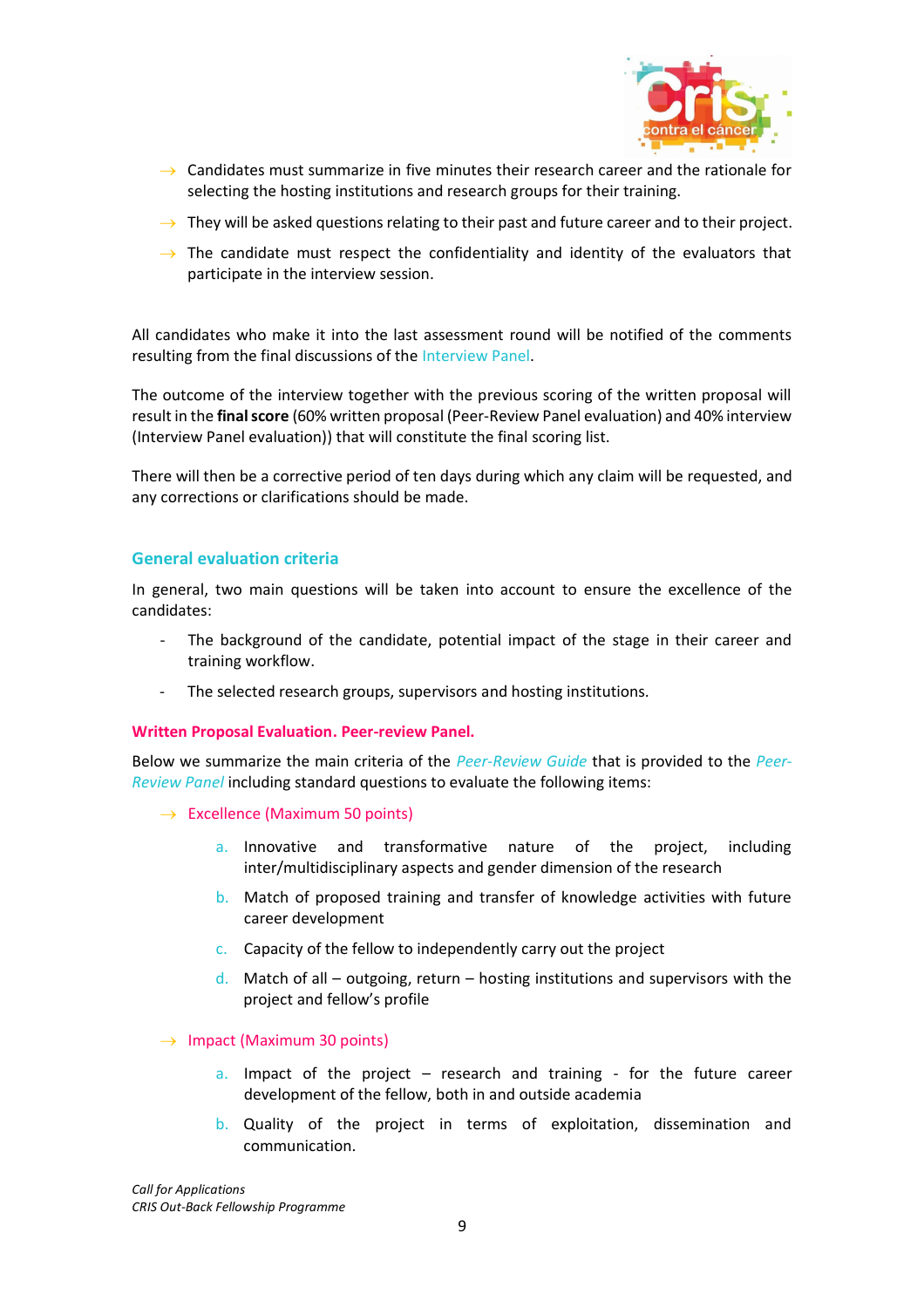

- $\rightarrow$  Implementation (Maximum 20 points)
	- a. Feasibility of the planned research and training project in terms of planned resources including work plan
	- b. Risk assessment
	- c. Capacity of hosting institutions to implement the project in all of its aspects

Each evaluator will prepare an individual evaluation report at the *Programme Call Platform*  including the scoring, comments and observations on every item.

#### **Interview. Interview Panel.**

Below we summarize the main criteria of the *Interview Guide* that is provided to the *Interview Panel* including standard questions to evaluate the following items:

- $\rightarrow$  Candidate (Maximum 60 points)
	- a. Presentation of CV, previous career path and activities
	- b. Match of proposed project with past and projected future career path
- $\rightarrow$  Transferable Skills (Maximum 40 points)
	- a. Ability to take part in a scientific discussion
	- b. Presentation Skills
	- c. Team and leadership skills

In case of ex aequo, the Interview Panel will prioritize Candidate over Transferable Skills.

#### **Appeals**

From the date of dispatch of the rejection notification, there is a period of 10 calendar days during which candidates may submit an appeal by email to [outbackhelpdesk@criscancer.org.](mailto:outbackhelpdesk@criscancer.org)

The procedure for making an appeal will be kept strictly confidential and will not result in a scientific re-evaluation by the panel. The independence and objectivity of the assessment is guaranteed by the selection and evaluation process.

Any appeals submitted will be resolved by the Integrity Officer, which will notify the candidate of its findings by email within 30 calendar days from the date the appeal is received.

#### **Appointment**

The list of awardees chosen by means of the Evaluation Stage will be published on the website of the CRIS Cancer Foundation in the **CRIS Out-Back Fellowship Programme** call for applications section [\(https://criscancer.org/es/outback/\)](https://criscancer.org/es/outback/), as of **December 31st, 2021**.

If the chosen awardees decide not to take part in the programme, the respective grant will be awarded to the next highest-scoring candidate as ranked by the complete evaluation.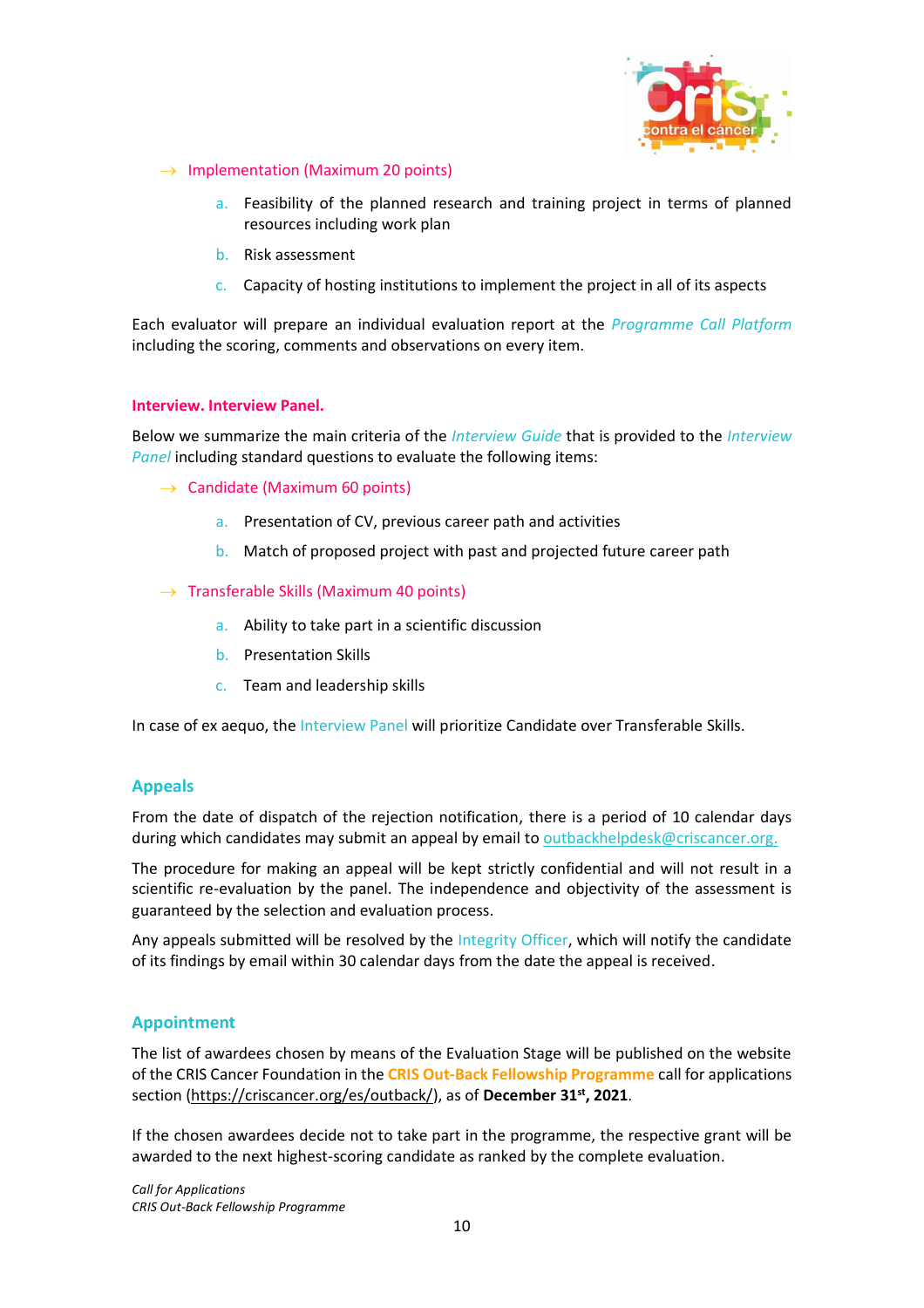

The beneficiaries must begin work at their respective center by **April 30th, 2022** at the latest. **In duly justified cases,** if the proper documentation has been provided, **this date can be delayed by up to 3 months.** If this deadline is not adhered to, the funding will not be released for the programme.

Once the contract has been signed, the project could be transferred to another institution. A formal transfer request must be submitted along with all the documentation requested in the terms and conditions of the call for applications, along with an official acceptance from the new host institution. The CRIS Cancer Foundation must evaluate the transfer request and issue its approval.

If the line of research developed by the candidate during the Programme differs from the area stipulated originally in their application, it must not be too far from their initial preference, in terms of content, field or discipline. If there are significant changes, candidates must inform the CRIS Cancer Foundation.

# **Training Programme**

For the candidates to take ownership of their careers and obtain a multidisciplinary and intersectoral training, the CRIS Out-Back Fellowship Programme will perform a **Personal Career Development Plan (PCDP)**. This plan consists of periodical mentoring by the programme supervisors, multidisciplinary training sessions and annual mentoring sessions.

For the development of this plan, candidates will fill in a Personal Career Development Plan selfassessment form, to identify candidate's strengths, areas of interests and short-/long-term objectives.

#### **Follow-up and Mentoring**

Each fellow will have **three supervisors**: two primary supervisors, one at each host institution (outgoing / return phase), and an external co-supervisor provided by CRIS. In case that the fellow undertakes a secondment, there will also be a secondment supervisor. Supervisors will contribute to the advancement of the project, evaluate the scientific training of the fellows, and provide advice in scientific and other multidisciplinary issues.

Additionally, there will be a **Mentoring Panel**, composed by 5 academic and non-academic experts that will participate in the Annual Mentoring Sessions.

#### **Annual Mentoring Sessions**

The PCDP will be annually monitored and adapted by the Mentoring Panel and candidate's supervisors in an **Annual Mentoring Session**. In these sessions the fellows will perform a presentation of the project status, state their main challenges, discuss with the panel possible solutions to challenges and problems, and make a brief statement on the different aspects of their training during the last year.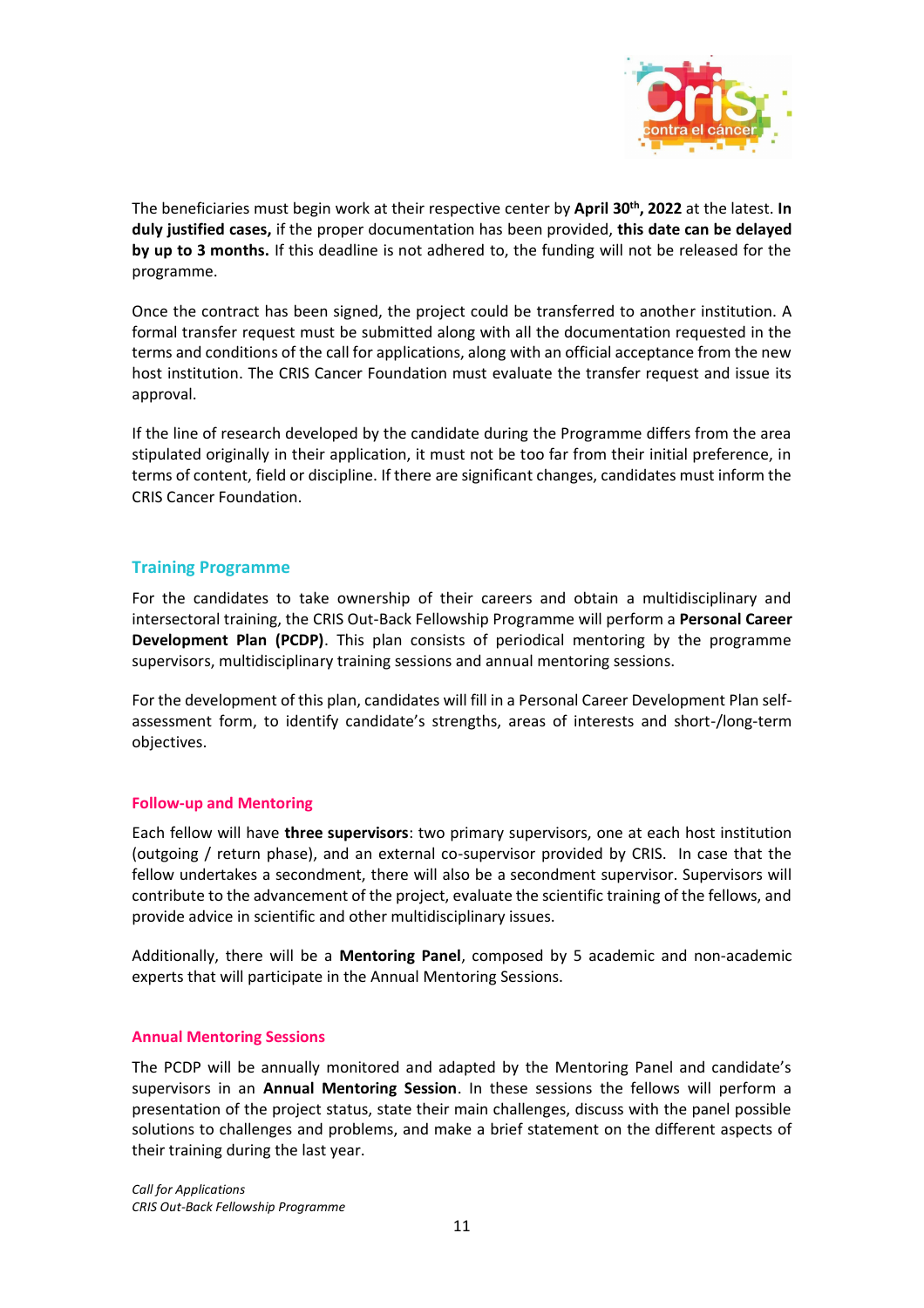

Main objectives of these sessions are:

- $\rightarrow$  Provide guidance on the future of the project and potential candidate's options.
- $\rightarrow$  Suggest, if necessary, any specific training needs to add to the overall training plan.
- $\rightarrow$  Share experiences to provide new points of view, propose experiments and focus on the objectives of the project.
- $\rightarrow$  Identify potential risks or weaknesses of the project

**Attendance to these mentoring sessions is mandatory.** The date will be coordinated considering the availability of both the candidate and the members of the panel.

#### **Training Sessions**

CRIS has developed planned a schedule of Training Sessions that is aimed to go beyond the purely practical and scientific by enhancing different aspects of a researchers' career, providing the fellows with useful professional tools in the future, promote interaction and direct communication between other beneficiaries CRIS Programmes and external entities and partners participating in the training. The skills acquired in these sessions will provide fundamental knowledge assuring fellows employability and improving their career expectations.

Sessions will be divided in three Modules:

- → **Career Skills:** Such as Open Science and Open Data training, project and paper writing, ethics in research, science dissemination, clinical trial planning and implementation, fundraising, leadership and group managing…
- → **Career Counseling:** These sessions will be oriented to describe the scientific and medical landscape, not only locally but also internationally. These sessions will also include training on collaborations, networking and talent attraction.
- → **Knowledge Transfer:** Such as understanding EU funding programmes, intellectual property, business model development, project communication, EU proposal writing, finances for entrepreneurs…

Training sessions will take place as webinars, and they will be provided by experts chosen from CRIS partner institutions. There will be **2 Training sessions per year. Attendance to a minimum of 75% of the sessions is mandatory,** and any missing session should be duly justified.

Fellows will send a training progress report annually that will be reviewed by the Mentoring Panel and discussed in the Annual Mentoring Session.

# **Secondment and short visits**

Fellows have the option of a secondment phase at another host institution, **that must be different from the outgoing or return hosting institutions**.

These secondments will be of a minimum of 4 weeks up to a maximum of 6 months and can be split into 2 or more stays not shorter than 2 weeks, to other institutions for intersectorial training. These secondments can take place both, during the outgoing and return phase.

*Call for Applications CRIS Out-Back Fellowship Programme*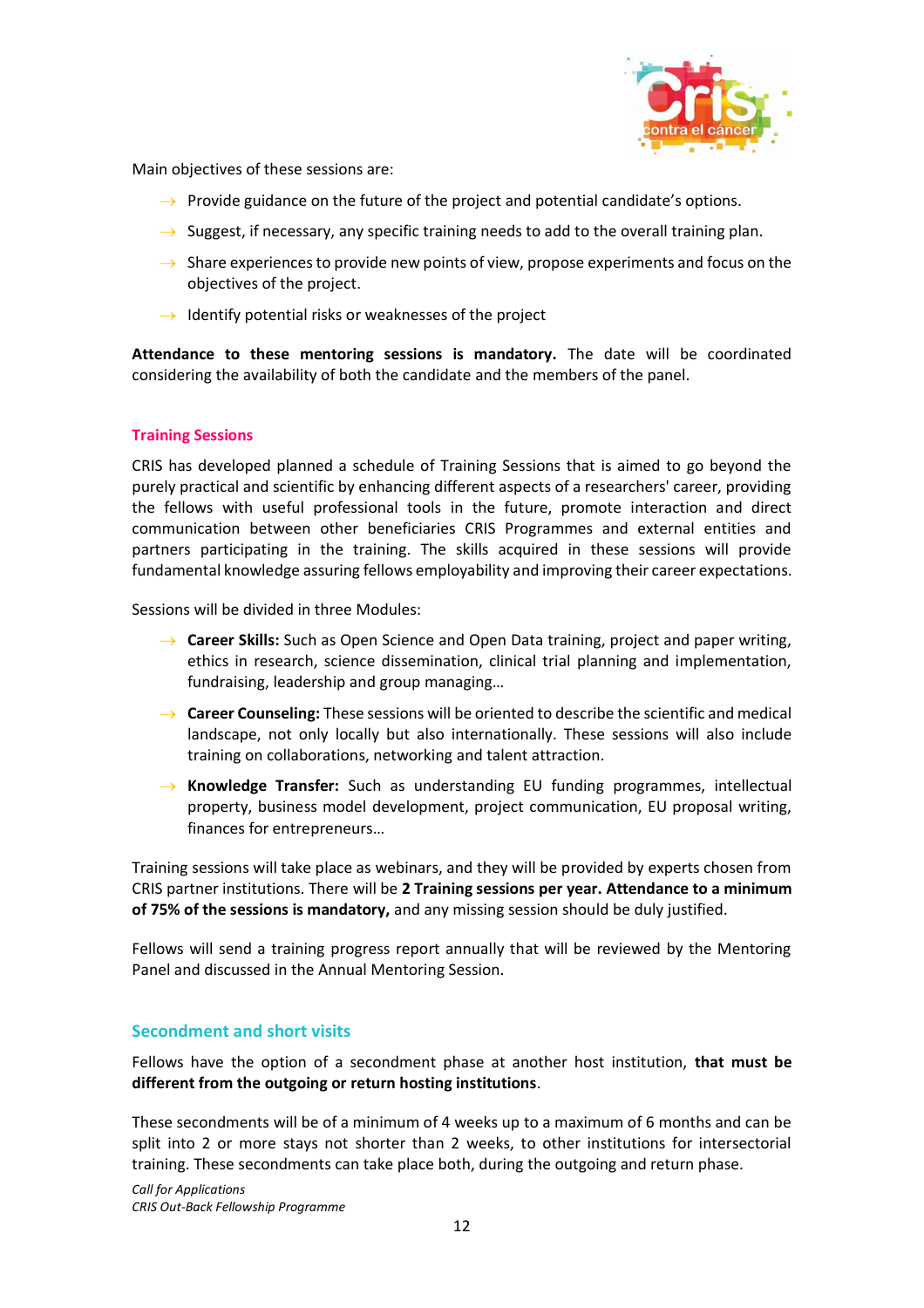

During secondments, the fellow will have an additional supervisor at the secondment host institution, and the respective secondment agreement with the secondment host institution will cover any ethics aspects and ensure that these are in line with the ethical principles of Spanish institution.

CRIS Out-Back Fellowship Programme is also open to short visits (not longer than 4 weeks) during the two stages to other institutions.

#### **Incompatibilities**

Candidates must run the training project in person, at the host research centers, hospitals or universities. Clinical practice and research must be carried out on a full-time basis at the host institutions.

The candidate may carry out teaching activities, provided that he/she notifies the CRIS Cancer Foundation, and such activities will be for a maximum of 80 hours per year.

Any chosen candidates who decide not to take part in the programme may not reapply to subsequent calls of the programme, unless their reasons are duly justified and documented.

Any candidate who has been in contact with any member of the evaluation panels regarding issues related to the programme will be immediately excluded from the process and will not be able to reapply in the future.

Taking part in this programme is not compatible with permanent employment contracts at any other institution that is not the return host institution.

Any breach of ethical considerations will lead to immediate termination of funding and said individual will not be allowed to reapply to the programme.

# **Obligations**

The beneficiary must agree to collaborate in communication activities and events organized by the Foundation related to this programme.

Except for reasons of force majeure, the recipients must agree to attend the official awards ceremony for the programme.

The host institution receiving the candidate will manage and administer the funds allocated annually by the CRIS Cancer Foundation to this programme.

The CRIS Cancer Foundation will request from the host institutions a **detailed economic report**  breaking down the costs of activities carried out by the candidate. This report will be required **annually** and at the end of the programme.

At any time, the CRIS Cancer Foundation reserves the right to request accreditation by asking the candidate to provide the original documents or certified copies of any document indicated in the application or curriculum.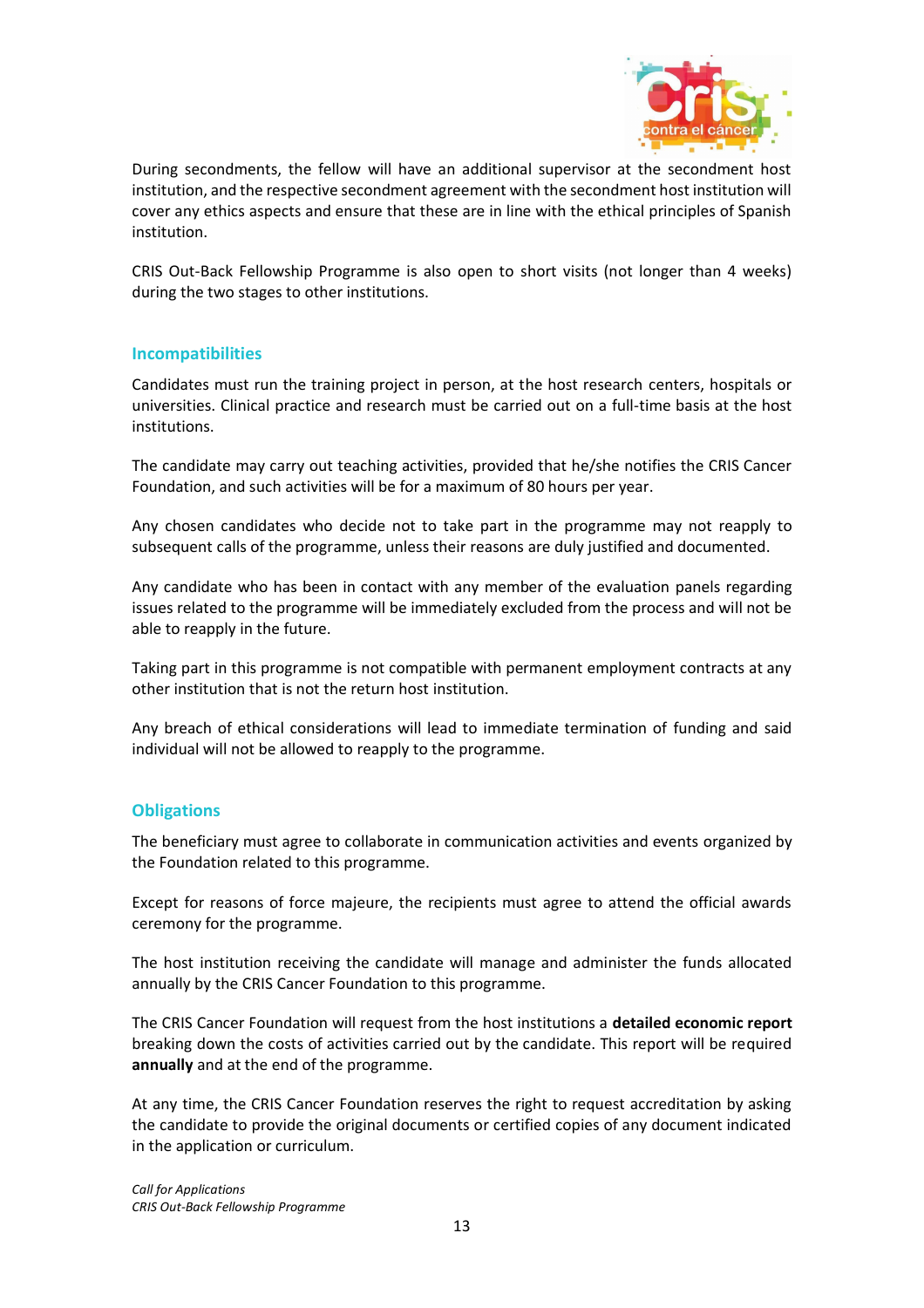

The candidate must submit a **scientific-technical annual report** in relation to the development of the training project.

Host institutions and supervisors compromise to allow the applicant to sign as author in the publications derived from the projects the candidate participated during the stage.

Fellows will be required to have an ORCID membership to join Github to share their results and data in open repositories such as Zenodo.

#### **Data protection and privacy**

The CRIS Cancer Foundation fully complies with current data protection legislation.

The personal data of the researchers or any other individual listed in the application documents will be incorporated into the CRIS database and will only be used for the evaluation of proposals. By submitting an application, the participant agrees for information about their project to be incorporated into the CRIS database.

For the application and program evaluation procedure to be conducted, anyone who submits an application will need to provide their personal data for incorporation in our database. The purpose of this is to send out notifications concerning the program and application procedure.

To learn more about the transfer of data and how applicants may exercise their rights, you may request additional information by emailing [outbackhelpdesk@criscancer.org](mailto:outbackhelpdesk@criscancer.org) and you may also exercise your rights of access, correction or erasure of your personal data, as well as limit or contest the processing thereof.

# **Equal opportunity policy**

CRIS follows the Spanish equal opportunities policy, which is based on the national regulation/law for gender equality (Ley Orgánica 3/2007, de 22 de marzo, para la igualdad efectiva de mujeres y hombres - Ley de Igualdad ("Gender Equality Act")). The recruitment of the candidates of both genders will not be biased by their gender, ethnicity, religion, sexual orientation, social-economical background.

Equal opportunities will be granted not only during the evaluation process but also during the programme development and supervision. Evaluation Committees and Project Supervisors will be asked to scrutinize how they provide equality of opportunity and treatment to the researchers during the selection process and equality of support during their fellowships.

CRIS committees will also be gender balanced. CRIS wants to support talented women in research, as they are still underrepresented, especially in the higher categories of scientific careers. CRIS policy states that in case there are several candidates with similar profiles, quality, and experience, preference will be given to the female candidate.

To raise awareness of these topics, the Training Plan will include gender awareness sessions. Supervisors will be invited to take part in these training sessions as part of their own continuing education.